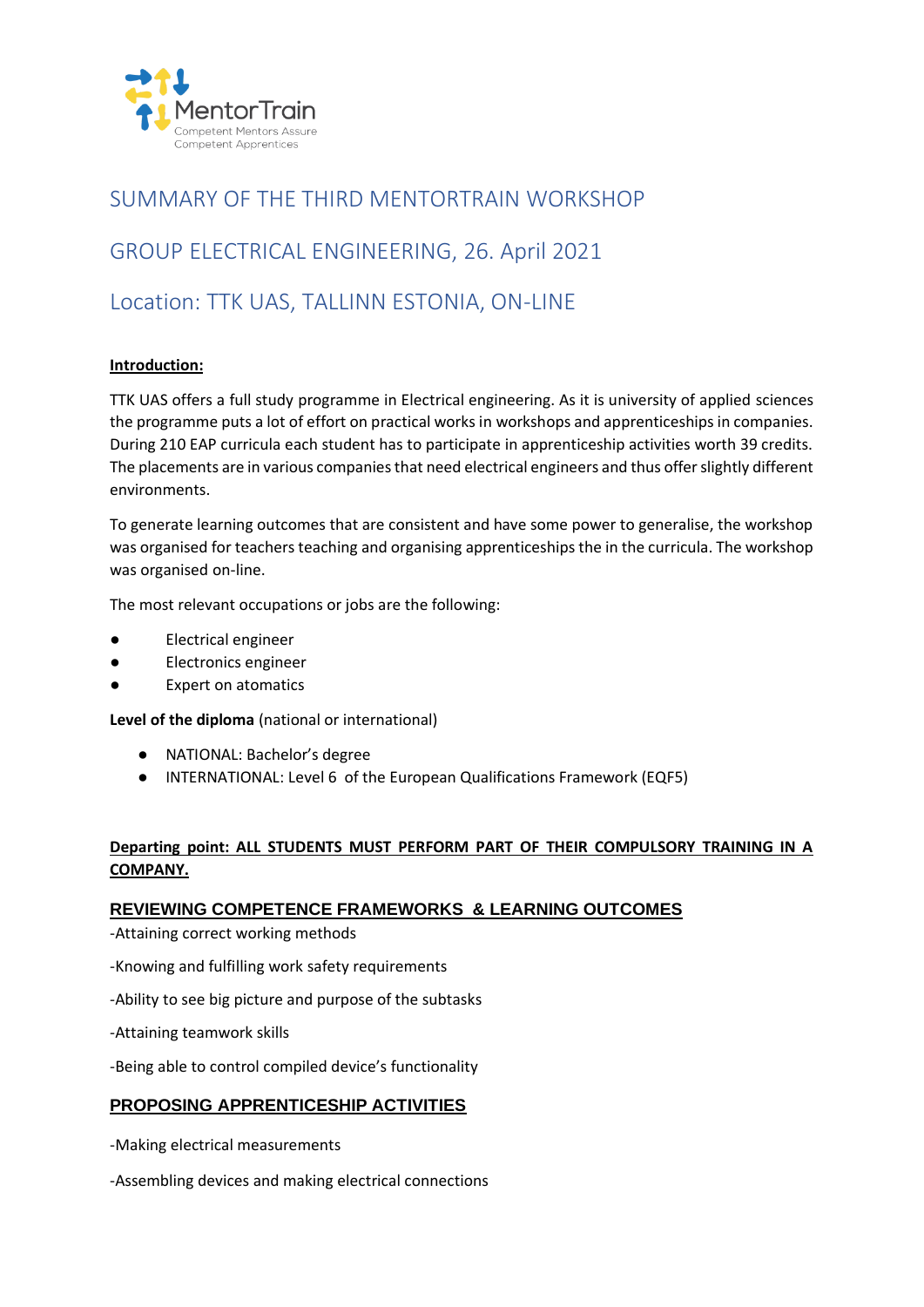

- -Getting to know the working environment and equipment
- -Communicating with co-workers (and seeing how they work)
- -Finding faults solutions for them in devices
- -Developing and upgrading devices
- -Explaining device's working principles to others
- -Asking questions and help from others
- -Communicating with co-workers
- -Running control checks
- -Making electrical measurements